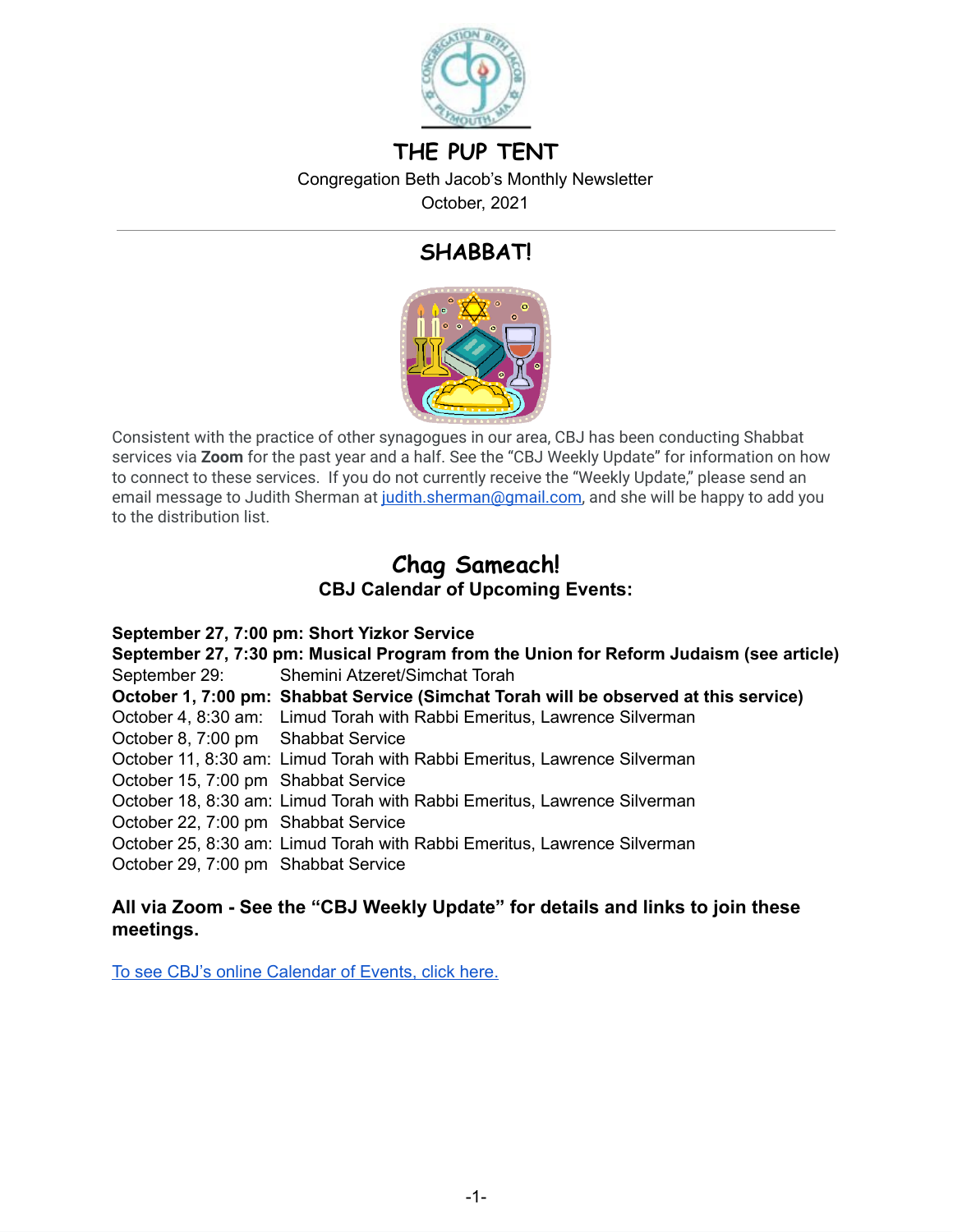### **Co-President Ronnie Hirschhorn's Message on the First Day of Rosh Hashanah, 5782**



Good morning and welcome to everyone. Fred and I want to wish all of our CBJ family and our guests a Happy and Healthy New Year. When we did HH services last year via Zoom, I think we all expected that to be a unique experience. Yet, here we are today on Zoom again. However, this year we are able to offer a hybrid model, hopefully meeting everyone's preferences and level of comfortability. We are blessed with the opportunity to be together, whether in person or on Zoom. This will again be different than our traditional services; they will be new and exciting. We are so fortunate to have Rabbi Mills as our new rabbi and we are confident that she will bring creativity, spirituality, and relevance to all our services.

This past year has been another very challenging year. Some of us have faced unbearable loss personally and both our country and world have been deeply affected, not only by Covid, but by unbelievable and unprecedented climatic catastrophes. In addition, the devisiveness, and political turmoil throughout our country have added another level of anxiety, frustration, and sadness.

However, throughout all of this nightmarish situation, there seems to me to be a common thread-that of resiliency and hopefulness. Whether it is getting through personal loss or dealing with the world around us, without resiliency and hopefulness, I am not sure we can meet these challenges. I know that for me personally, I have turned inward to find my inner strength and try to be hopeful about the future.

If we look at the history of Jews we can also find that same thread or theme. As Jews, we have faced numerous attempts to eliminate us throughout our history. I am not going to recount all of the anti-Semitism that has occurred throughout our history, but the fact that it is growing and spreading throughout the world today should give us reason to think about it. Whether it was the earliest attempts to eliminate us from biblical times, throughout the Dark and Middle Ages, World War II and continuing today, we persevered. We are a resilient and hopeful people. We have had to be or we would have faced total annihilation. No matter who or what was happening to us, we faced our challenges and we survived. Not only did we survive, but we faced the future with hopefulness. We never gave up. We never lost faith that we had a future. And we went on after each attempt to eliminate us to be stronger. A couple of years ago, included in my HH speech, I gave a brief overview of all of the accomplishments and contributions Jews have made to the world and civilization. I won't repeat them, but I do want to remind you that we as a people have made the world a better place, whether it is medically, scientifically, or culturally, Jews have contributed so much. It is difficult to imagine what the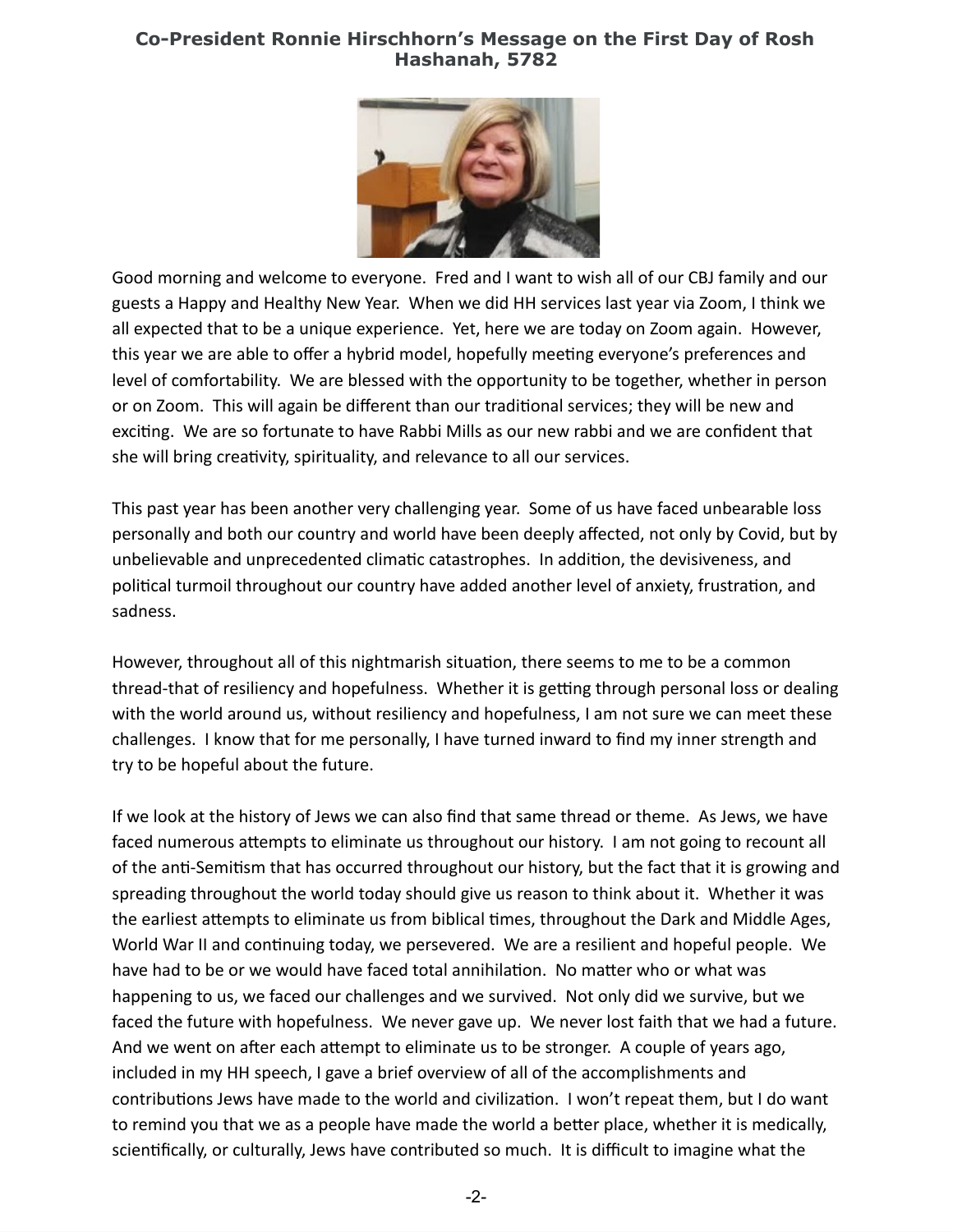world would be like without all that we have accomplished. It is difficult to think about what and how else Jews could have done even more if 6 million of us weren't murdered during the Holocaust. What would the world have been like without the resiliency of the Jews to overcome their adversaries and then to face the future with hopefulness? So throughout this holiday period, let's remind ourselves of not what has happened, but with what we can look forward to in the future. We are all here for different reasons, but we are here, and that is what's important. Throughout this last 18 months, we have tried to keep our CBJ family close. There have been many members who have provided us with opportunities to be together, on Zoom, so that we can feel connected to CBJ, each other, and to Judaism. Throughout the coming year, we can once again call upon our resiliency and hopefulness. We can call upon our faith and the power of Judaism to help us get through these challenging times. We have been around for thousands of years and while nobody can predict the future, I know that with us as members of our beloved CBJ, or as members of a proud and accomplished people, we will survive.

Fred and I sincerely look forward to when we can safely reopen our building in the near future where we can rejoice in our new Rabbi and our new future. Just know, that we are undefeatable.

Let us be hopeful that 5782 will be a better year for all of us personally, for our country and the world, and for our beloved CBJ.

Shana Tova. Ronnie Hirschhorn Co-President, Congregation Beth Jacob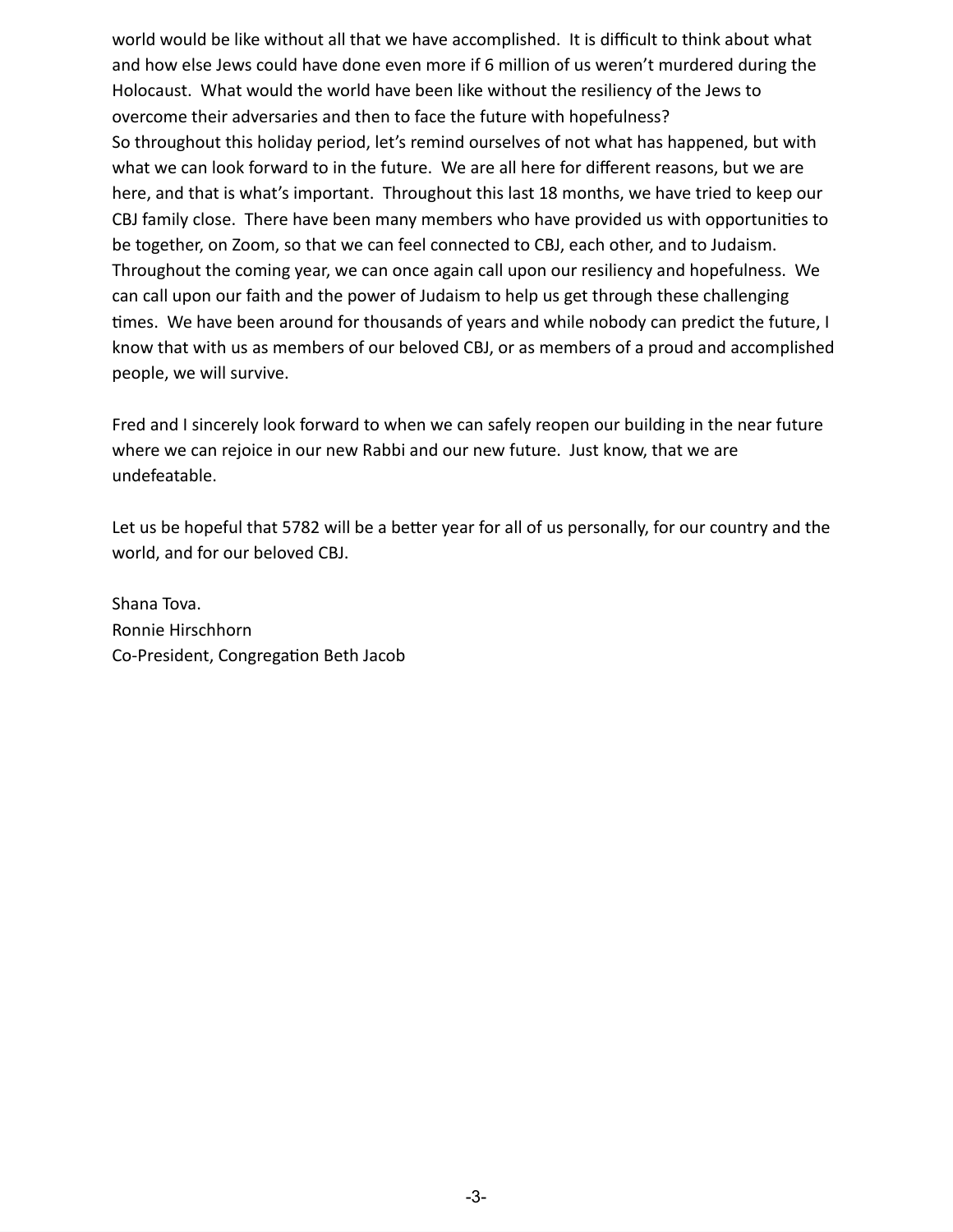### **Shemini Atzeret and Simchat Torah (September 29)**



Coming at the conclusion of Sukkot are the two holidays of Shemini Atzeret and Simchat Torah. In Israel and among liberal Jews they are combined into one holiday on the day after the conclusion of Sukkot. Among more traditional Jews outside of Israel, they are observed separately from one another on two consecutive days. Shemini Atzeret means the "Eighth Day of Assembly," while Simchat Torah means "Rejoicing in Torah."

Shemini Atzeret is mentioned in the Bible, but its exact function is unclear. In Second Temple times, it appears to have been a day devoted to the ritual cleansing of the altar in the Temple. With the destruction of the Temple in 70 CE, this function of the day became obsolete. Although it marks the beginning of the rainy season in Israel and, therefore includes the year's first prayer for rain, its lack of clear definition may have provided the impetus to celebrate it in conjunction with Simchat Torah, a celebration of the conclusion of one and the beginning of another annual cycle of readings from the Torah. This latter holiday probably originated during the medieval period.

While Shemini Atzeret's significance is somewhat unclear, Simchat Torah conveys a clear message about the centrality of Torah in Jewish life. It is both a source of Jewish identity and a precious gift from God. Simchat Torah is the day on which the whole community gathers to come into direct contact with the Torah and to express our joy in having received it.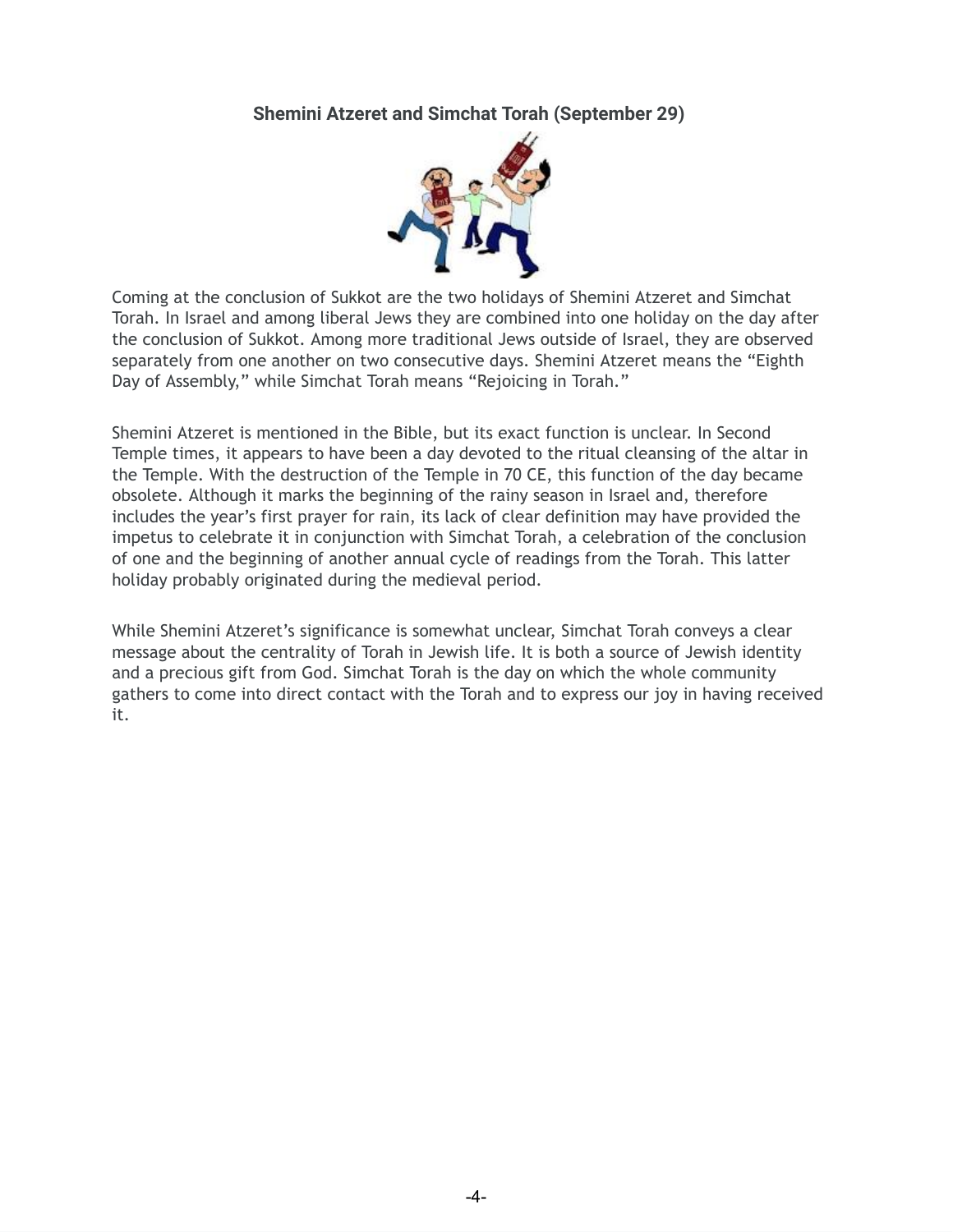## **Celebrate Simchat Torah with Congregation Beth Jacob and the Reform Movement on Monday, September 27: Short Yizkor Service with Rabbi Mills at 7 pm, Musical event at 7:30.**



On Simchat Torah we complete the annual reading of the Torah and begin again with the first words from the book of Genesis. It is also one of four times during the year we have a Yizkor, memorial, service. Observe Yizkor with your Congregation Beth Jacob family with a short service led by Rabbi Mills for CBJ members and friends followed by song and story, joining our voices together with Reform Jews from Across North America at 7:30 pm. Brought to you by the Union for Reform Judaism.

Featuring: Noah Aronson Becky Mann Cantor Mary Thomas Nefesh Moutain Rabbis Ken Chasen and Yoshi Zweiback and friends Marques Hollie Eliana Rubin Rabbi Asher Knight Michelle Cohn Levy Cantor Ross Wolman



**YIZKOR**

The four holidays during which the Yizkor prayer is recited are Passover, Shavuot, Yom Kippur, and the 8th day of Sukkot. If you are observing Yizkor, a candle is lit at sundown on September 27th. The Yizkor Prayer is available for you to view or print a copy here. <https://www.nationaljewishmemorialwall.com/yizkor/>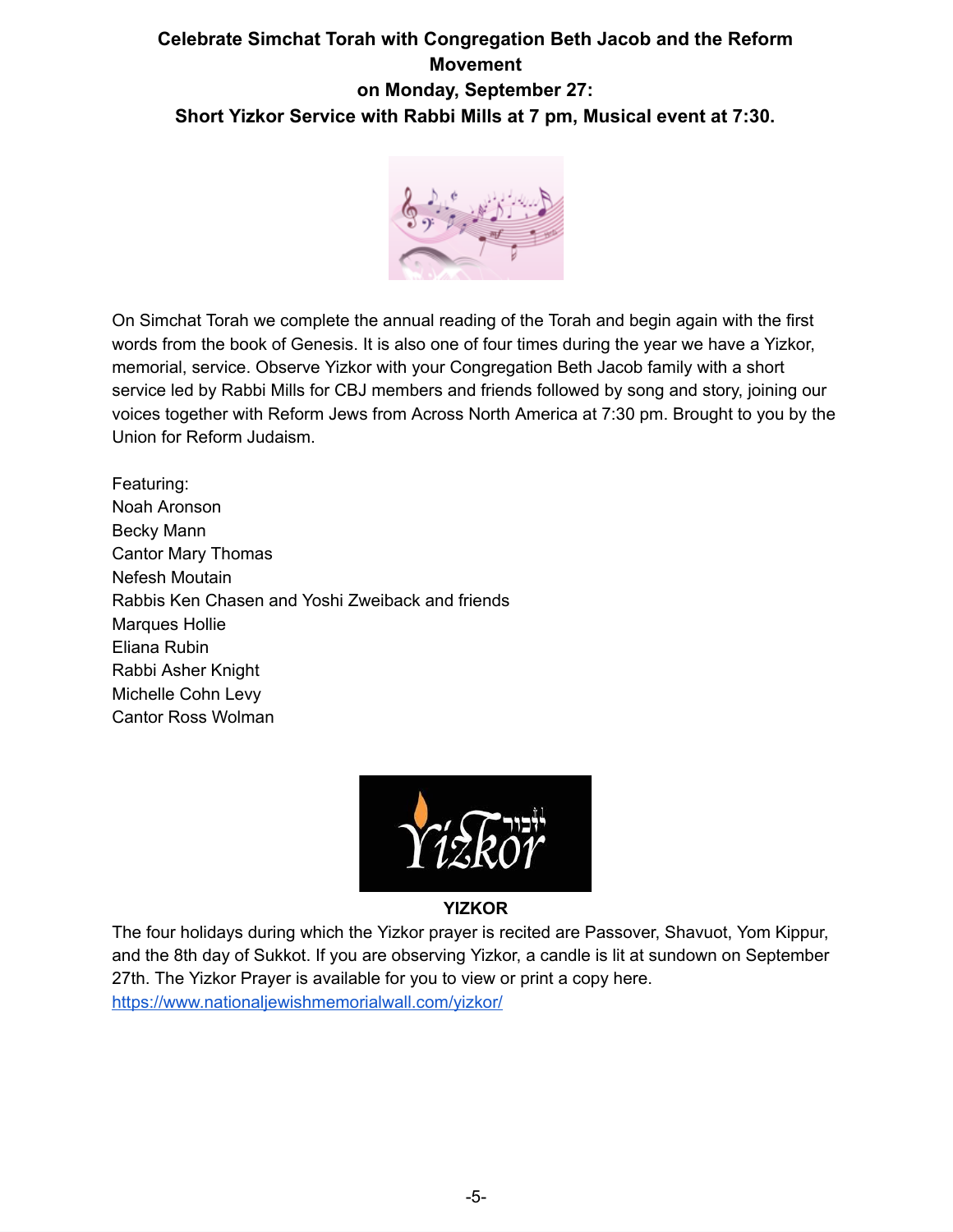

**Rabbi Mills' Yizkor Message**

Jewish tradition shows great wisdom in encouraging us to gather for memorial services on Yom Kippur and on the three pilgrimage festivals of Passover, Shavuot, and Sukkot. The Yizkor service awakens strong memories of love and family: memories of time we shared with parents, grandparents, children, husbands, wives, brothers, sisters, and cherished friends.

Judaism teaches us to understand death as part of the divine pattern of the universe. At yizkor, we are reminded of the precarious nature of life in order to lead us to a deep gratitude and celebration of our days, to realize we always have the potential to make a difference in the quality of our life. Today we are reminded to be thankful for life with both its gifts and challenges...and to remember those who brought so much happiness to our existence and our world.

From its inception over a thousand years ago, Yizkor centers on two profound themes: God's continuing embrace of our loved ones who are beyond our reach; and our commitment to do the good deeds that are within our reach by giving tzedakah in their memory. When we say "Yizkor, may God remember . . .,`` we proclaim our faith that those who have died have significance now and forever.

As we recite their names, we remember the indelible mark that our loved ones left on our lives. As we pray in their memory, we rekindle our love for them. Their days on this earth are always too brief and we grieve their death. However, let us recall how they touched our lives so meaningfully and helped shape who we are today. And let us pray that we have the opportunity to touch the lives of others in the same way, so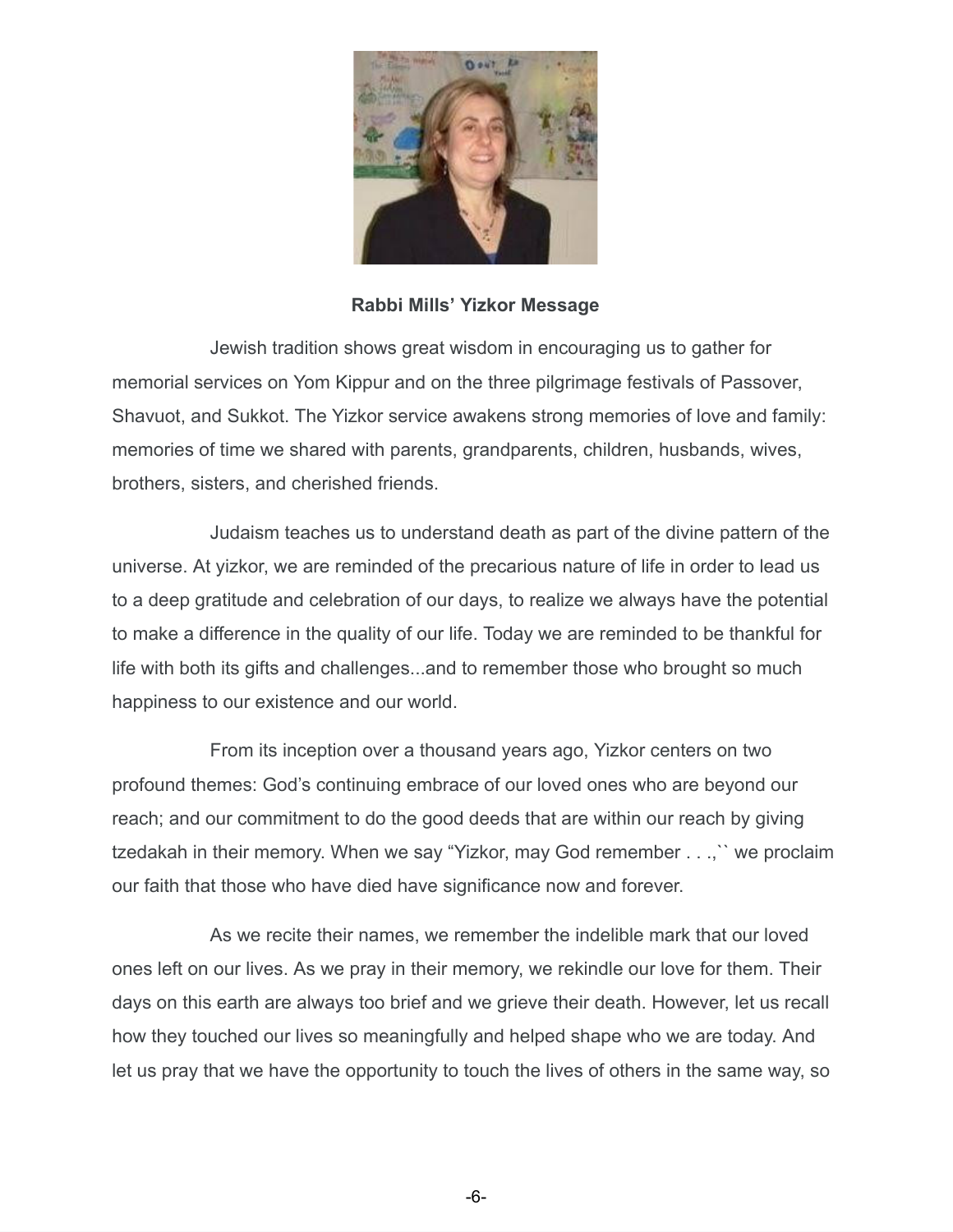that our legacy, along with the legacy of our loved ones will carry on even beyond our own days.

Even at times of sadness and grief, there is sweetness in remembrance. May God help us transform all of our bitter tears into the sweet tears of memory. May we honor their memory by living as they would have wanted us to, for as we are taught; "As long as we live, they too will live; for they are now a part of us; as we remember them."

Warmly,

Rabbi Estelle Mills



We warmly welcome the newest members of our CBJ family:

Stephen Blinder 21 Snapping Bow Plymouth, MA 02360

Tammy Serata 521 West Street Duxbury, MA 02332

David & Pat Grace 2 Timberlane Plymouth, MA 02360

Myra Glansberg 2 Fulton Street Plymouth, MA 02360

If you know of any new families in the Plymouth area who might be interested in joining CBJ, please ask them to contact our Membership Chair, Rose Litchman at [snobuntng@aol.com](mailto:snobuntng@aol.com) Click here for a link to CBJ's [Application](https://www.cbjplymouth.org/join/membership-form) Form.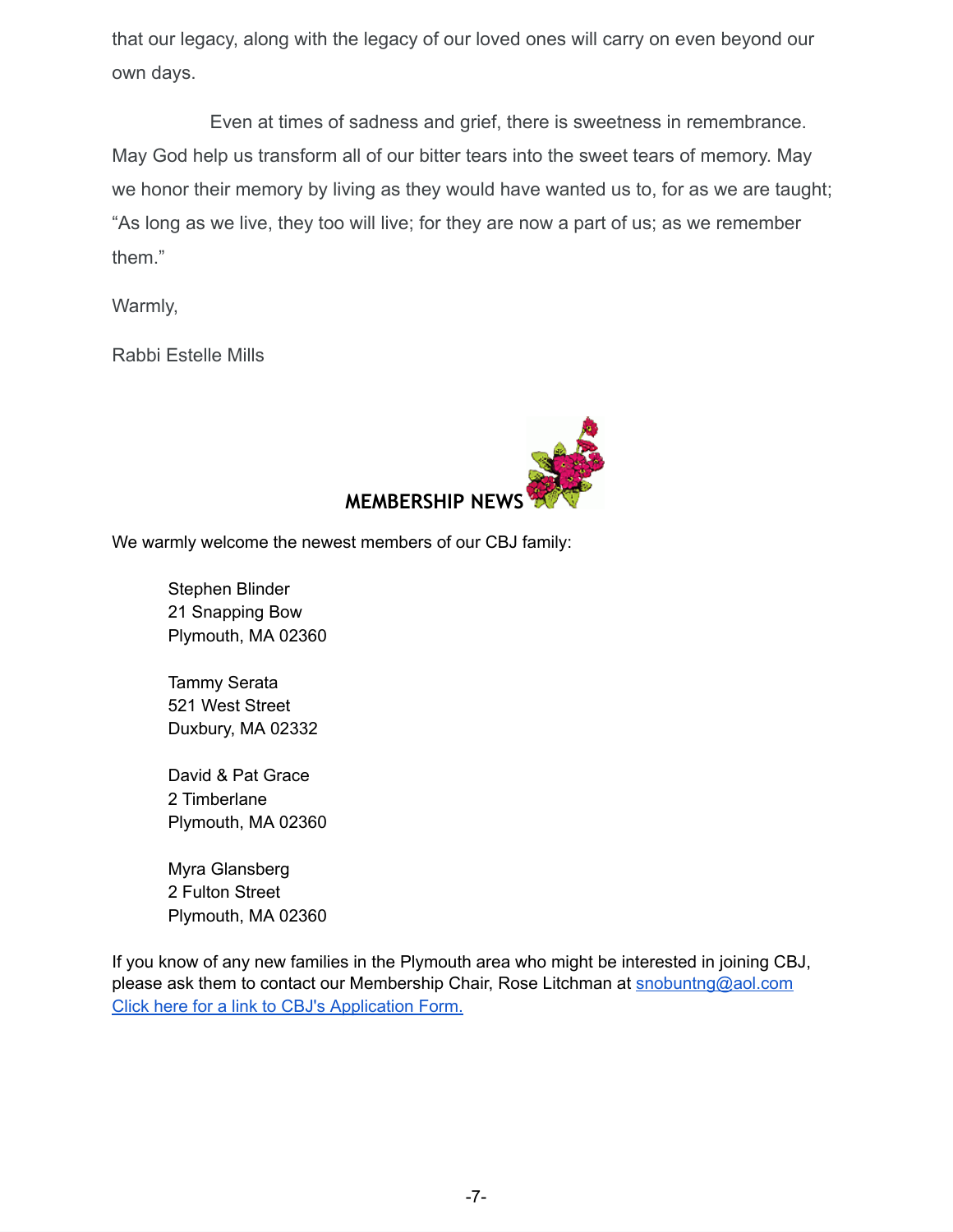## **Brotherhood News**



Watch the Weekly Update for information about future Brotherhood events that are being planned.

The Brotherhood Dues Form for 2021-2022 is on the following pages. As you may be able to tell, Dan Hirschhorn (z"l) composed the wording, with his inimitable wry comic style.



**CBJ'S NEW SISTERHOOD**

Watch this space for information about Sisterhood's coming events during the new year. If our programming is as entertaining and as educational as it was last season, we all have a lot to look forward to!

The Sisterhood Dues Form for 2021-2022 is on the following pages.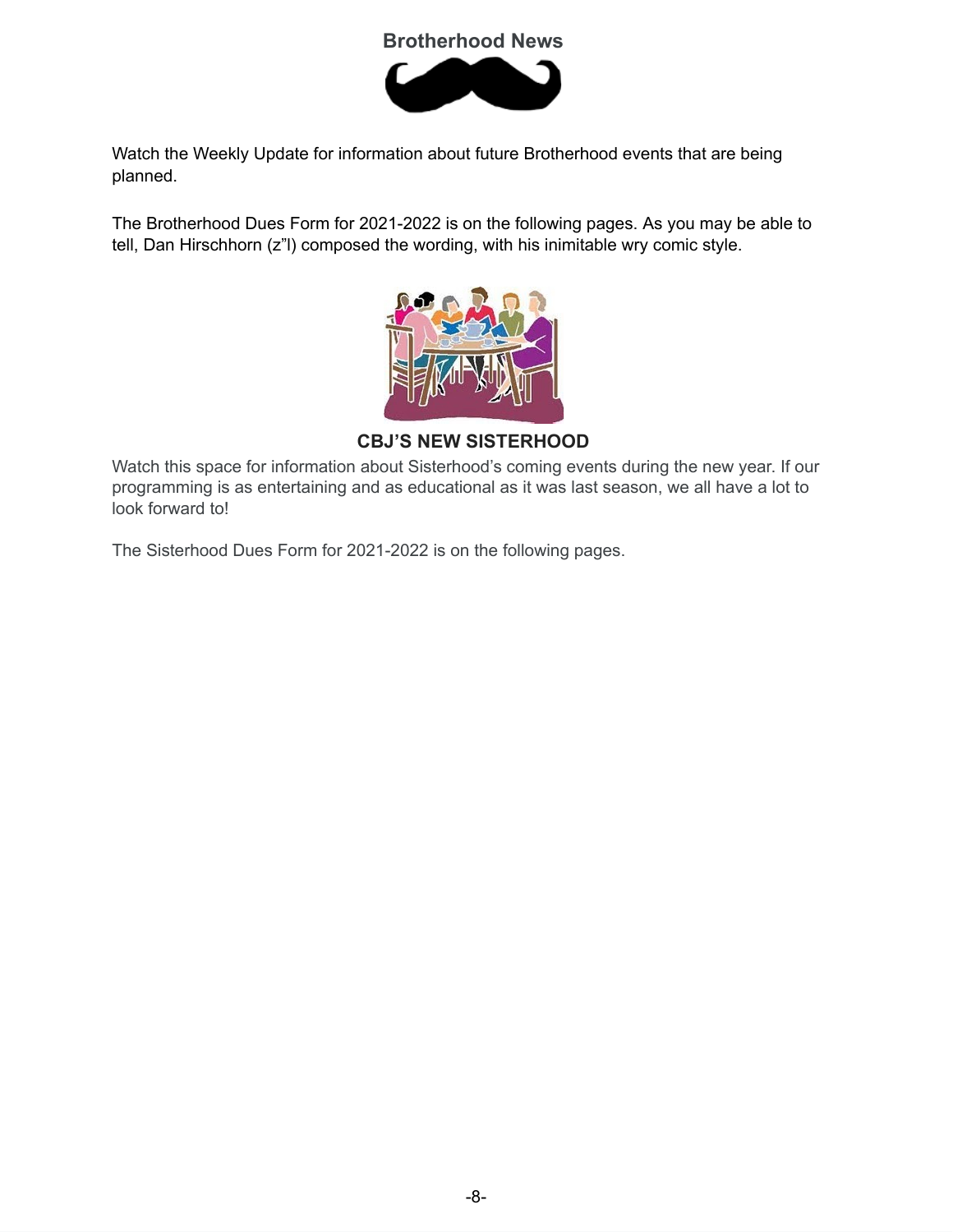## **Sisterhood Dues Notice:**

For almost 70 years, CBJ Sisterhood has been an essential part of CBJ, providing the link that binds together long-term members with newer members of our congregation. Being part of Sisterhood provides a great way to be introduced to and get to know the members of CBJ. We pray together, study together and, yes, we have fun together.

Sisterhood holds interesting and informative meetings on the first Tuesday of each month; we plan activities for the whole congregation as we celebrate holidays together, and we raise funds for the benefit of our synagogue.

Sisterhood provides support to our young students in the Beit Sefer program by sponsoring our Pizza in the Hut for Sukkot, as well as the annual Chanukah and Purim Parties. Sisterhood provides all of the supplies for the Temple kitchen; sponsors Onegs throughout the year, and helps us all to celebrate the various holidays in the Jewish calendar by providing appropriate holiday foods for the Oneg table.

#### **Sisterhood donates \$2500.00 to the Temple each year!**

We can't do it alone. We need your financial support. Please become a member of Sisterhood so we can continue our support of our beloved **CBJ**.

| Name                                                                                                                                                                                                                                                                                       |  |  |  |
|--------------------------------------------------------------------------------------------------------------------------------------------------------------------------------------------------------------------------------------------------------------------------------------------|--|--|--|
| Phone (home) (cell)                                                                                                                                                                                                                                                                        |  |  |  |
|                                                                                                                                                                                                                                                                                            |  |  |  |
| Area of interest_                                                                                                                                                                                                                                                                          |  |  |  |
| Talent you would be willing to share with the group entitled and the state of the state of the state of the state of the state of the state of the state of the state of the state of the state of the state of the state of t                                                             |  |  |  |
|                                                                                                                                                                                                                                                                                            |  |  |  |
| If you prefer to be an inactive member, please indicate that preference here:                                                                                                                                                                                                              |  |  |  |
| Dues are a primary source of funds for many projects. Please consider the following levels of<br>contribution when writing your membership check. Even if you can't participate, please join us<br>and support our important programs and activities. Thank you for your generous support. |  |  |  |
| Basic Membership _______ \$25.00 Sarah ______ \$36.00 Rebecca______ \$54.00                                                                                                                                                                                                                |  |  |  |
| Make your check payable to Beth Jacob Sisterhood and put "Sisterhood Dues" in the Memo line.                                                                                                                                                                                               |  |  |  |

Please mail to:

Cindy Teles, 31 Birch Avenue, Plymouth MA 02360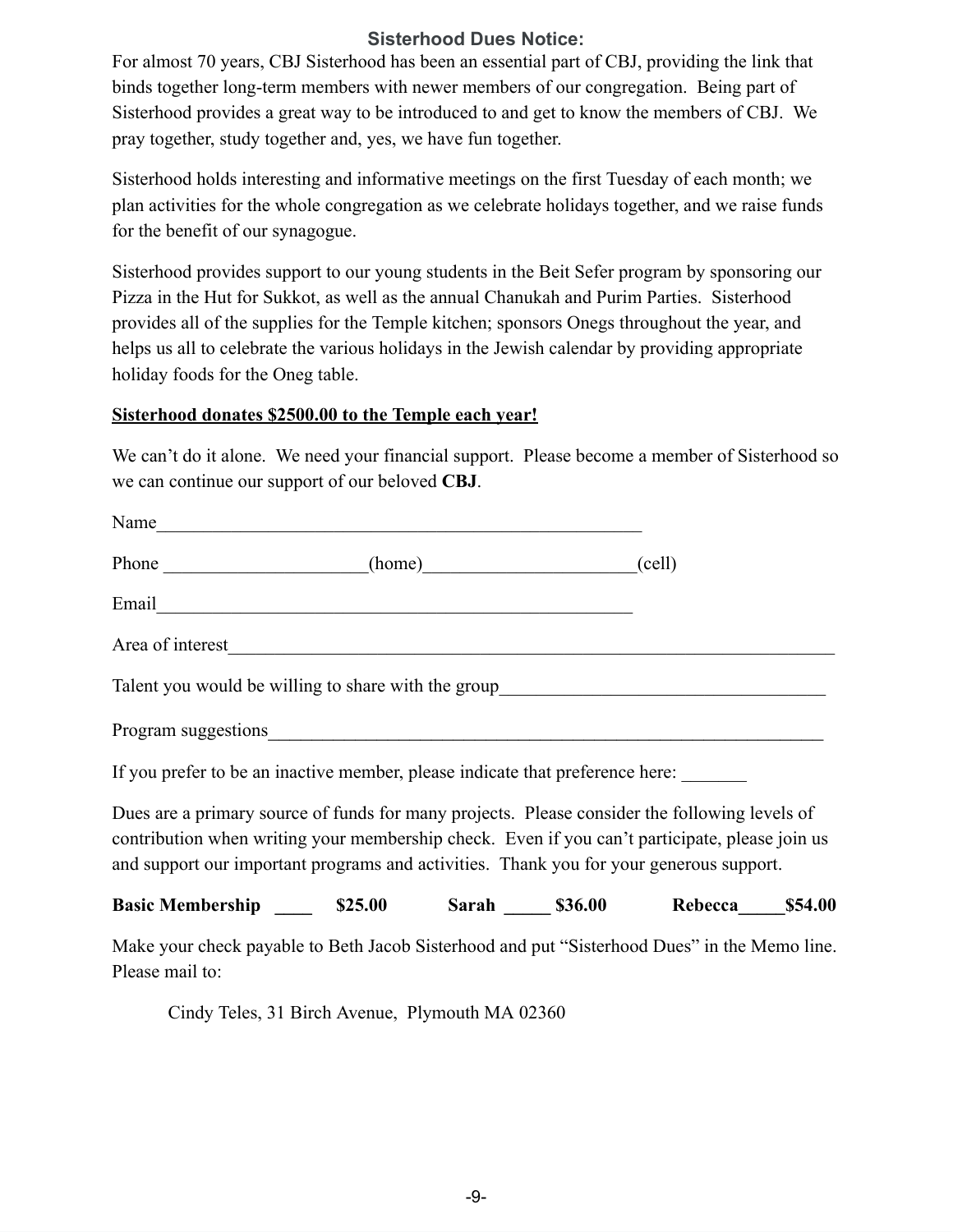## **CBJ BROTHERHOOD DUES NOTICE**

It happens every year at this time. You atone for your sins….you join Brotherhood! Consider it a mitzvah for yourself and the gift that keeps on giving. Presumptuous...yes. But we do have somewhat of a track record to fall back on. Over the 100 year history of this synagogue, this Brotherhood has established itself as an essential part of this congregation...this community. Our mantra has been: "to do everything we can to help this synagogue grow and flourish….and have fun doing it." But having fun is just a by-product of enjoying what we're doing. We're hoping to get back to that "doing" sooner rather than later. Lest you forget, that "doing" is translated into those "sumptuous" Brotherhood Breakfasts with their intriguing and informative guest speakers. There's the bi-monthly exercise in futility that we call "bowling". There's our Men's "Ribs'N Beer" Seder, our movie nights, our Family Picnic, our Brotherhood Discussion Group, our July 4<sup>th</sup> Hot Dog Fundraiser, our support of our Sisterhood, and our ongoing support and involvement with the Greater Plymouth Food Warehouse.

We also provide  $\frac{3}{4}$  of our treasury to this synagogue's general fund. Between our fundraisers and your dues to this "manly" organization, we have been able to contribute \$2,500 in each of the last few years. In addition, CBJ Brotherhood has been the catalyst for providing over \$7,200 in gift cards to the Greater Plymouth Food Warehouse. With your help we can hopefully equal, if not do better, this year. We can't do it alone. So,with that in mind, we're asking you to once again become a member of CBJ Brotherhood so that we can continue this much needed help for our beloved CBJ as well as our extended Plymouth community.

| - - -<br><b>AIA</b><br>. R <i>A</i> F |  |  |  |  |
|---------------------------------------|--|--|--|--|
|                                       |  |  |  |  |

HOME PHONE\_\_\_\_\_\_\_\_\_\_\_\_\_\_\_\_\_\_\_\_\_\_\_\_CELL #\_\_\_\_\_\_\_\_\_\_\_\_\_\_\_\_\_\_\_\_\_\_\_\_\_\_\_\_\_

EMAIL\_\_\_\_\_\_\_\_\_\_\_\_\_\_\_\_\_\_\_\_\_\_\_\_\_\_\_\_\_\_\_\_\_\_\_\_\_\_\_\_\_\_\_\_\_\_\_\_\_\_\_\_\_\_\_\_\_\_\_\_\_\_\_\_\_

AREA OF INTEREST (just staying above ground counts)

Talent that you would be willing to share (THINK!)

 $\mathcal{L}_\text{max}$  , where  $\mathcal{L}_\text{max}$  is the set of the set of the set of the set of the set of the set of the set of the set of the set of the set of the set of the set of the set of the set of the set of the set of the se

We're always looking for new ideas to help us grow while helping this synagogue. If you have any new ideas, old ideas, any ideas to help us through this challenging time, we look forward to hearing them. If you prefer being non-participatory….we still welcome and look forward to your membership. We thank you for your generous support

## **Basic Membership (\$25)**\_\_\_\_ **Mitzvah Membership (\$36)**\_\_\_\_ **Big Macher (\$54)**\_\_\_\_

Make your check payable to: **CBJ Brotherhood** Please indicate "Dues Payment" and mail to: Seth Teles, 31 Birch Avenue, Plymouth, MA 02360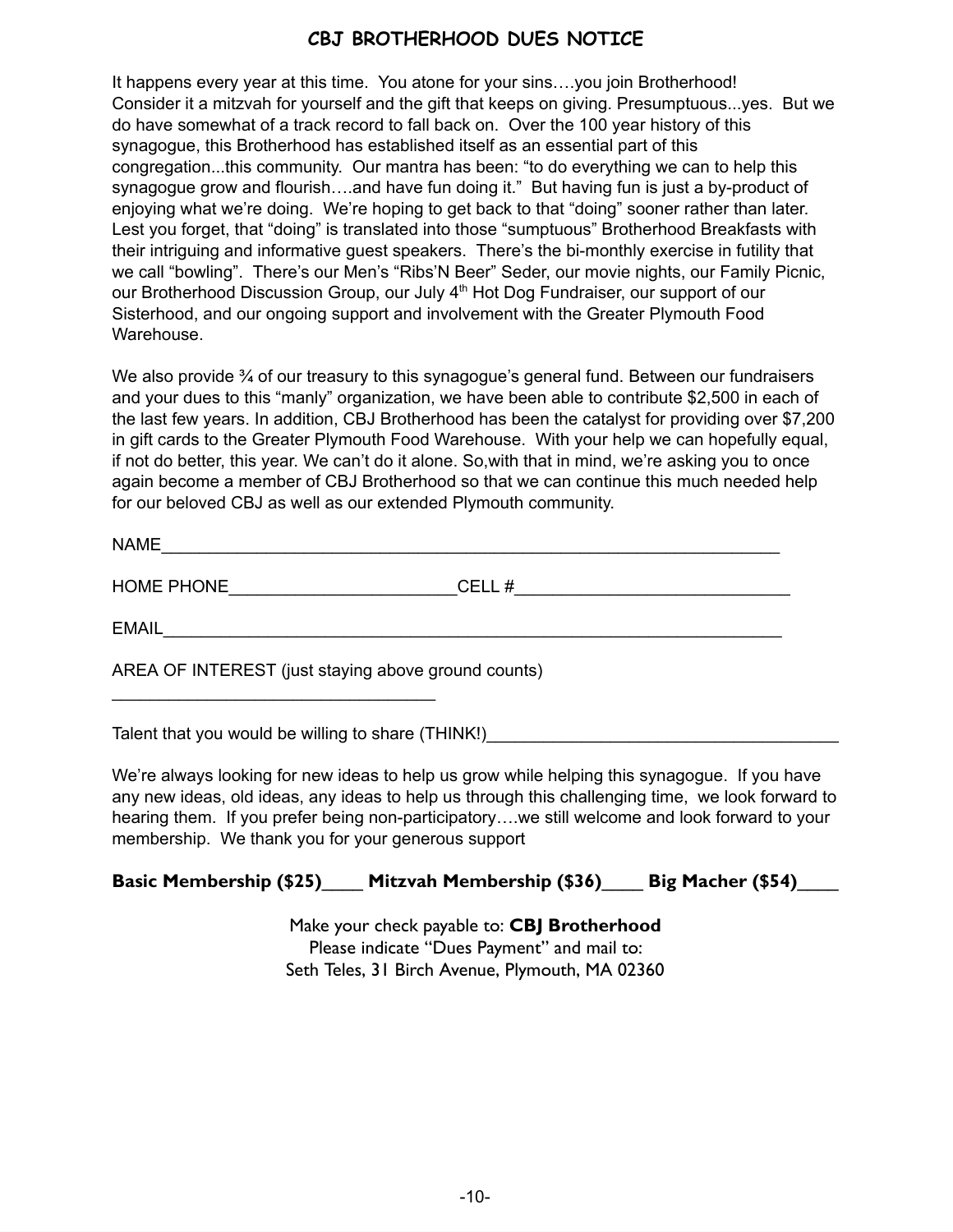

Our Beit Sefer students, their parents and guests enjoyed a wonderful day at Back Acre Farms in Middleboro, where they took a hayride around the farm, explored a corn maze, while learning about the holiday of Sukkot. What a wonderfully creative and fun way to begin the school year!

This year promises to build upon its successes of last year, despite the challenges presented by Covid. Our professional staff of Hebrew educators, working in coordination with Rabbi Estelle Mills, has developed an exciting curriculum that is designed to engage our students at every level. For information about our Beit Sefer program, please contact Devon Fernald at [beitsefer@cbjplymouth.org.](mailto:beitsefer@cbjplymouth.org)



Congregation Beth Jacob gratefully acknowledges receipt of the following donations:

#### **General Fund (High Holy Day Donations):**

Harley Kaplan Alan Shapiro Paul Cohen Elliott Berger

#### **Yahrzeit Fund:**

- Allan & Judith Sherman in memory of Judith's mother, Sylvia Krenis
- Allan & Judith Sherman in memory of Allan's Grandfather, Julius Putnam
- Allan & Judith Sherman in memory of Allan's Grandmother, Bessie Putnam

#### **Sisterhood Diaper Fund Drive:**

Jesilyn Isabell

#### **Donations Received for Rabbi Silverman's Retirement Project:**

Ann Geller

#### **Contributions for Meet & Greet Reception for Rabbi Mills (at White Cliffs)**

Dr. Donald & Mrs. Carol Gilbert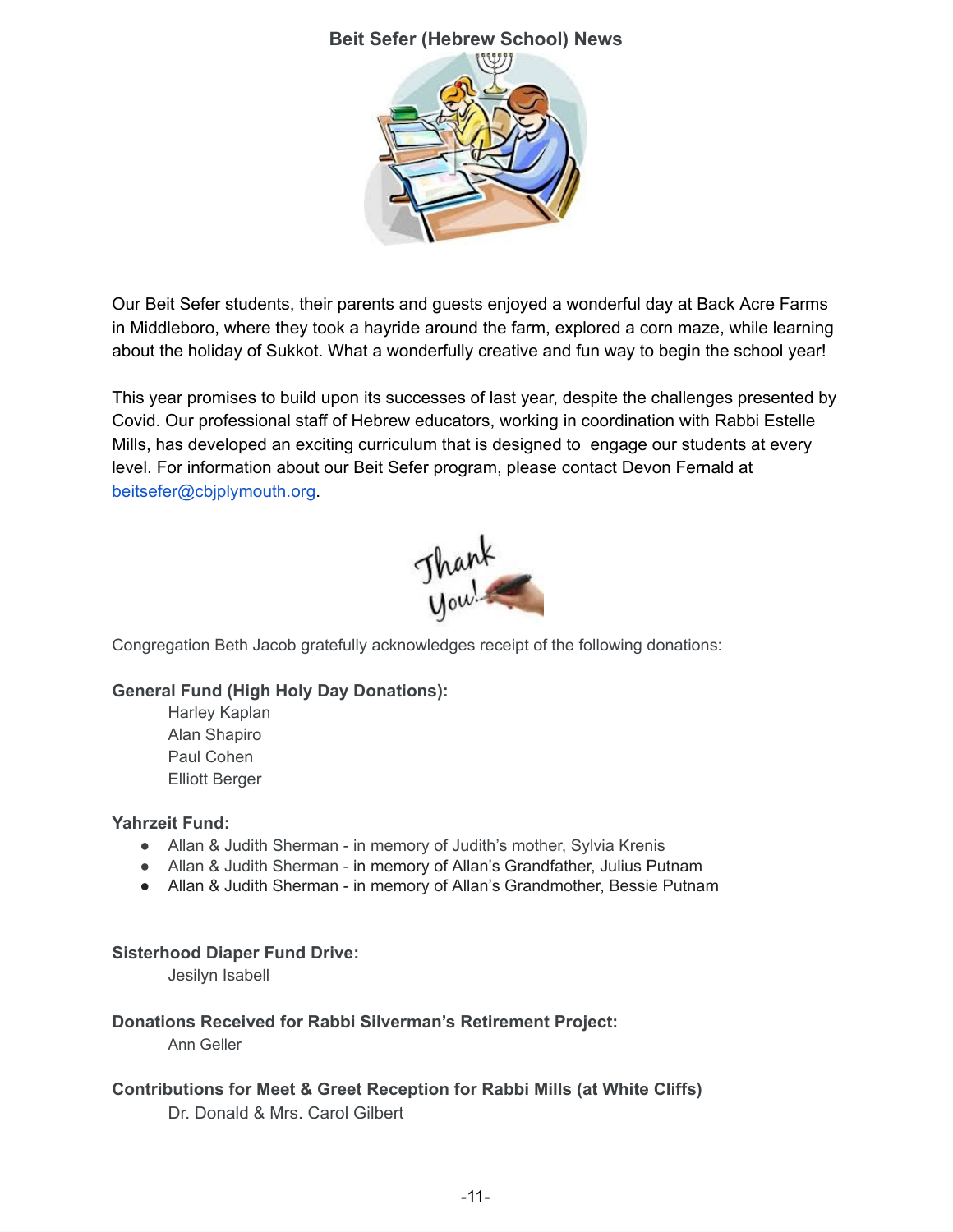

## **The Following Yahrzeits Will be Observed This Month:**

*(A memorial candle should be lit on the preceding evening.)*

#### **October 2021**

 David Samuel Katz Richard Balton Anna Veiner Reva Brody Manny Arons Abraham Selig Feinberg Joan-Betty Bernard Zelda Gladstein Harris B. Cohen Sarah Sherman Harry L. Skulsky Lionel D. Greene Anna P. Rodman Morton Arons Ethel Shiff Frank Goldberg Manis Albert Erika Blass Edythe Shelly Pearl Keil Max Sadow Mark Lelyveld Nettie B. Resnick Amanda Russo Meyer Baron

 David M. Goldstein Phyllis E. Levenson Sylvia Rubinfein Cohen Ruth Broder Ennis Trude Weishaupt Alfred Diamond Jorge Epstein Dora Goodman Sally Jaffee Miriam Ross Toabe Charlotte Roe Gerber Elissa Teles Celia Bello Bernard T. Resnick Mildred Resnick Segal Esther Carlson Sadye R. Meltzer Herman Roe Bernard Feinberg George Gleason Eunice Dezorett Millstein Israel Pokross Edward F. Baler

May their memories be for a blessing and live forever in the hearts of all who knew and loved them.

**Editor's Note:** "The Pup Tent" is a monthly publication that provides a condensed summary of CBJ news, including the monthly Calendar, upcoming Yahrzeit dates, and acknowledgments of donations that have been received. The "CBJ Weekly Update" is our weekly email newsletter that includes full details about upcoming events, as well as information about the weekly Torah reading portion and helpful links to various resources. **To subscribe to the CBJ Weekly Update, please contact me at [judith.sherman@gmail.com](mailto:judith.sherman@gmail.com).** Thank you! Judith Sherman, Editor, "The Pup Tent" and "CBJ Weekly Update"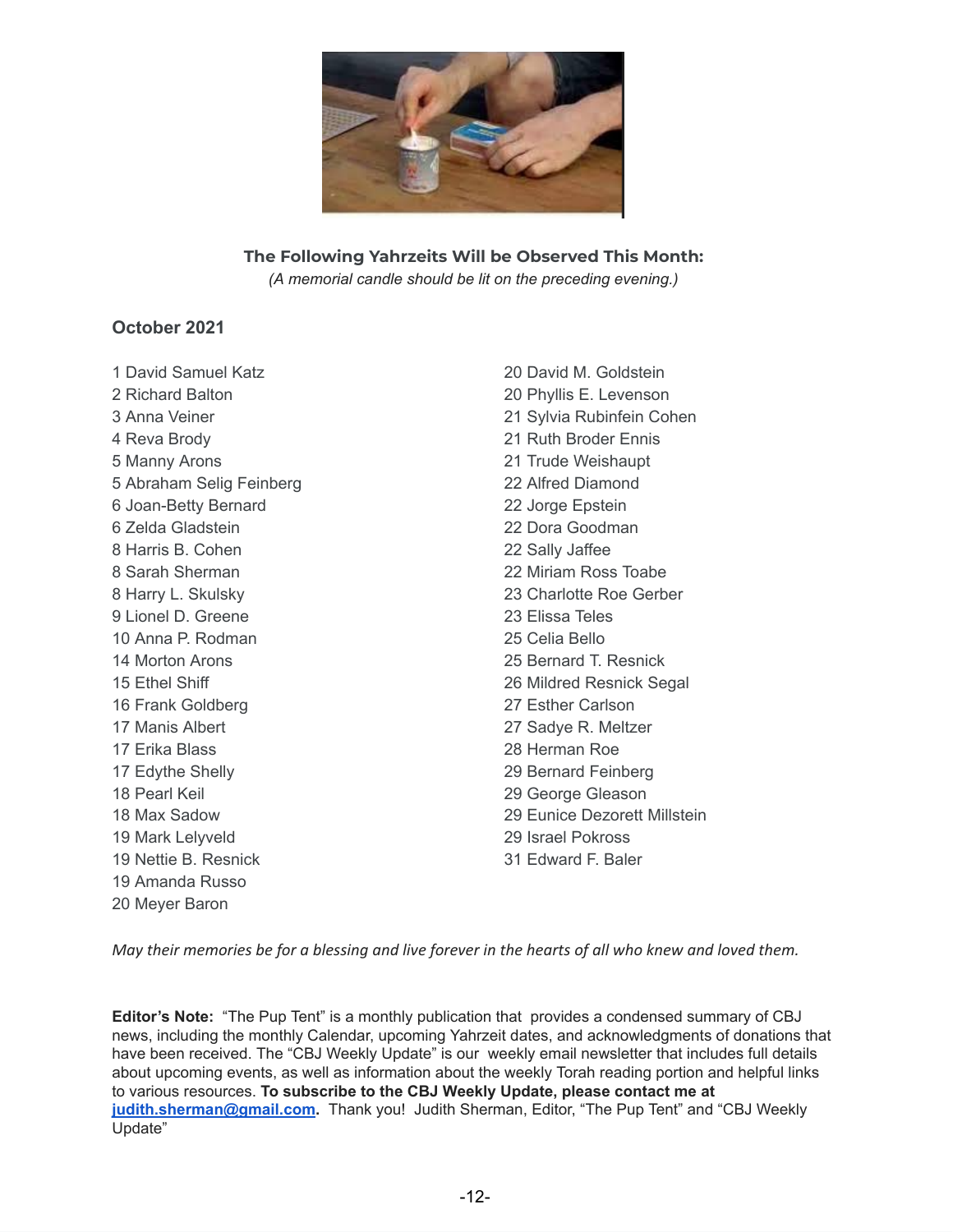

## **Recipe for My Dad's Sweet & Sour Stuffed Cabbage**

#### **INGREDIENTS**

#### **For the cabbage:**

- 1 large head white cabbage
- 2 pounds ground beef or 1 lb. ground beef and 1 lb. ground chicken
- 2 eggs, beaten
- 1 cup finely chopped onion
- 2 finely chopped garlic cloves
- 2 teaspoons salt
- 1 teaspoon ground black pepper
- 1/2 cup raw rice, preferably long-grain or soft bread crumbs

#### **For the sauce:**

- 4 tablespoons olive oil
- 4 finely chopped garlic cloves
- 1 cup finely chopped onion

1 32-oz. can of tomatoes, blended to a puree with all their juice, or 2 lb. fresh, peeled tomatoes, pureed in a food processor.

- If using fresh tomatoes, add 1/2 cup water and 3 tablespoons tomato paste.
- 4 tablespoons apple cider or red wine vinegar or lemon juice
- 1/2 cup brown sugar
- 12 Ginger Snaps (break them up)

2 cups chopped cabbage from rest of cabbage head after separating leaves Salt and pepper

#### **DIRECTIONS**

- 1. Mix the ground meat with the eggs, seasonings and rice or soft bread crumbs. Cover and set aside for the flavors to meld.
- 2. Fill a deep pan with enough water to cover the cabbage generously, and have the water boiling.
- 3. Core the cabbage by working a sharp knife around the stem, as deeply as you can manage
- 4. Drop the cabbage into the boiling water. Let it cook 2 or 3 minutes, or until the leaves have changed color and are visibly soft. Stick a long-handled fork into the hollowed-out bottom and transfer it to a deep bowl containing cold water. Let it cool for a few minutes.
- 5. Turn the cabbage right side up on a chopping block to drain. Carefully separate about 20 leaves of the best-looking and most whole leaves. The top ones may be too cooked to handle; keep peeling leaves off until you get to ones that are flexible but not